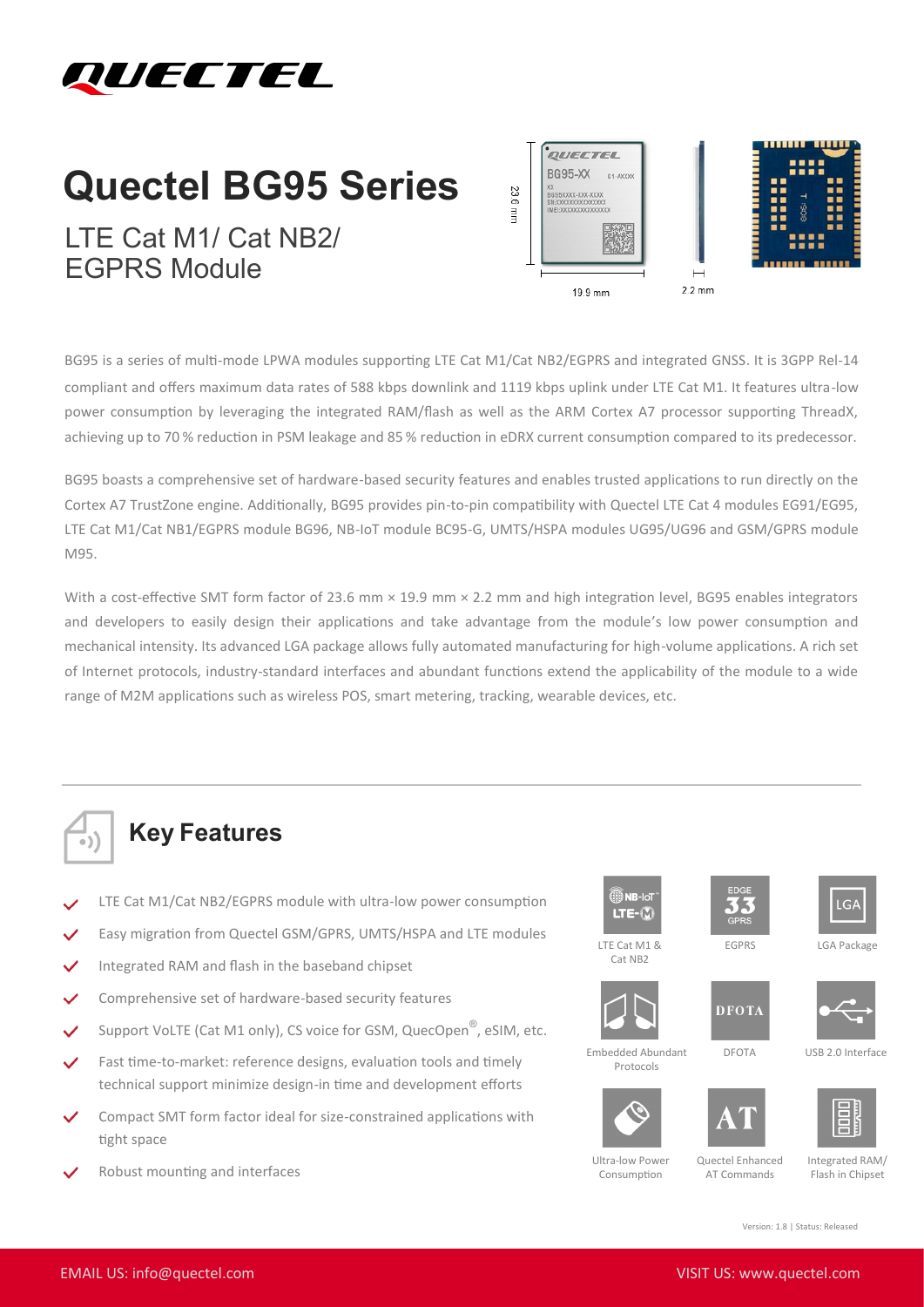## **Quectel BG95 Series**

| <b>LPWA Module</b>           | BG95-M1                                                                               | <b>BG95-M2</b>                                                                                                                                                    | <b>BG95-M3</b>                                                                                                                                                    | <b>BG95-M4</b>                                                                                                                                                                                                                                                                                | <b>BG95-M5</b>                                                                                                                                                    | <b>BG95-M6</b>                                                                                                                                                    | BG95-MF                                                                                                                                                           | <b>BG95-M9</b>                                                                                                                                                                                                                     |
|------------------------------|---------------------------------------------------------------------------------------|-------------------------------------------------------------------------------------------------------------------------------------------------------------------|-------------------------------------------------------------------------------------------------------------------------------------------------------------------|-----------------------------------------------------------------------------------------------------------------------------------------------------------------------------------------------------------------------------------------------------------------------------------------------|-------------------------------------------------------------------------------------------------------------------------------------------------------------------|-------------------------------------------------------------------------------------------------------------------------------------------------------------------|-------------------------------------------------------------------------------------------------------------------------------------------------------------------|------------------------------------------------------------------------------------------------------------------------------------------------------------------------------------------------------------------------------------|
| <b>Region/Operator</b>       | For the Global                                                                        | For the Global                                                                                                                                                    | For the Global                                                                                                                                                    | For the Global                                                                                                                                                                                                                                                                                | For the Global                                                                                                                                                    | For the Global                                                                                                                                                    | For the Global                                                                                                                                                    | 全球                                                                                                                                                                                                                                 |
| Dimensions (mm)              | $23.6 \times 19.9 \times 2.2$                                                         | $23.6 \times 19.9 \times 2.2$                                                                                                                                     | $23.6 \times 19.9 \times 2.2$                                                                                                                                     | $23.6 \times 19.9 \times 2.2$                                                                                                                                                                                                                                                                 | $23.6 \times 19.9 \times 2.2$                                                                                                                                     | $23.6 \times 19.9 \times 2.2$                                                                                                                                     | $23.6 \times 19.9 \times 2.2$                                                                                                                                     | $23.6 \times 19.9 \times 2.2$                                                                                                                                                                                                      |
| <b>Femperature Range</b>     |                                                                                       |                                                                                                                                                                   |                                                                                                                                                                   |                                                                                                                                                                                                                                                                                               |                                                                                                                                                                   |                                                                                                                                                                   |                                                                                                                                                                   |                                                                                                                                                                                                                                    |
| <b>Operating Temperature</b> | -35 °C to +75 °C                                                                      | -35 °C to +75 °C                                                                                                                                                  | -35 °C to +75 °C                                                                                                                                                  | -35 °C to +75 °C                                                                                                                                                                                                                                                                              | -35 °C to +75 °C                                                                                                                                                  | -35 °C to +75 °C                                                                                                                                                  | -35 °C to +75 °C                                                                                                                                                  | $-35 °C \approx +75 °C$                                                                                                                                                                                                            |
| <b>Extended Temperature</b>  | -40 °C to +85 °C                                                                      | -40 °C to +85 °C                                                                                                                                                  | -40 °C to +85 °C                                                                                                                                                  | -40 °C to +85 °C                                                                                                                                                                                                                                                                              | -40 °C to +85 °C                                                                                                                                                  | -40 °C to +85 °C                                                                                                                                                  | -40 °C to +85 °C                                                                                                                                                  | -40 °C $\sim$ +85 °C                                                                                                                                                                                                               |
| <b>Frequency Bands</b>       |                                                                                       |                                                                                                                                                                   |                                                                                                                                                                   |                                                                                                                                                                                                                                                                                               |                                                                                                                                                                   |                                                                                                                                                                   |                                                                                                                                                                   |                                                                                                                                                                                                                                    |
| LTE-FDD                      | Cat M1 Only:<br>B1/B2/B3/B4/B5/B8/B12/<br>B13/B18/B19/B20/B25/<br>B26/B27/B28/B66/B85 | Cat M1:<br>B1/B2/B3/B4/B5/B8/B12/<br>B13/B18/B19/B20/B25/<br>B26/B27/B28/B66/B85<br>Cat NB2:<br>B1/B2/B3/B4/B5/B8/B12/<br>B13/B18/B19/B20/B25/<br>B28/B66/B71/B85 | Cat M1:<br>B1/B2/B3/B4/B5/B8/B12/<br>B13/B18/B19/B20/B25/<br>B26/B27/B28/B66/B85<br>Cat NB2:<br>B1/B2/B3/B4/B5/B8/B12/<br>B13/B18/B19/B20/B25/<br>B28/B66/B71/B85 | Cat M1:<br>B1/B2/B3/B4/B5/B8/B12/<br>B13/B18/B19/B20/B25/<br>B26/B27/B28/B31 <sup>(1)</sup> /B66/<br>B72 <sup>(1)</sup> /B73 <sup>(1)</sup> /B85<br>Cat NB2:<br>B1/B2/B3/B4/B5/B8/B12/<br>B13/B18/B19/B20/B25/<br>B28/B31 <sup>(1)</sup> /B66/B72 <sup>(1)</sup> /<br>B73 <sup>(1)</sup> /B85 | Cat M1:<br>B1/B2/B3/B4/B5/B8/B12/<br>B13/B18/B19/B20/B25/<br>B26/B27/B28/B66/B85<br>Cat NB2:<br>B1/B2/B3/B4/B5/B8/B12/<br>B13/B18/B19/B20/B25/<br>B28/B66/B71/B85 | Cat M1:<br>B1/B2/B3/B4/B5/B8/B12/<br>B13/B18/B19/B20/B25/<br>B26/B27/B28/B66/B85<br>Cat NB2:<br>B1/B2/B3/B4/B5/B8/B12/<br>B13/B18/B19/B20/B25/<br>B28/B66/B71/B85 | Cat M1:<br>B1/B2/B3/B4/B5/B8/B12/<br>B13/B18/B19/B20/B25/<br>B26/B27/B28/B66/B85<br>Cat NB2:<br>B1/B2/B3/B4/B5/B8/B12/<br>B13/B18/B19/B20/B25/<br>B28/B66/B71/B85 | Cat M1:<br>B1/B2/B3/B4/B5/B8/B12/<br>B13/B18/B19/B20/B25/B26/<br>B27/B28/B31*2/B66/B72*<br>2/B73*2/B85/B87*/B88*<br>Cat NB2:<br>B1/B2/B3/B4/B5/B8/B12/<br>B13/B18/B19/B20/B25/B28/<br>B31*2/B66/B72*2/B73*<br>2/B85/B86*/B87*/B88* |
| <b>EGPRS</b>                 |                                                                                       |                                                                                                                                                                   | 850/900/<br>1800/1900 MHz                                                                                                                                         |                                                                                                                                                                                                                                                                                               | 850/900/<br>1800/1900 MHz                                                                                                                                         |                                                                                                                                                                   |                                                                                                                                                                   |                                                                                                                                                                                                                                    |
| <b>GNSS</b>                  | GPS/GLONASS/BDS/<br>Galileo/QZSS                                                      | GPS/GLONASS/BDS/<br>Galileo/QZSS                                                                                                                                  | GPS/GLONASS/BDS/<br>Galileo/QZSS                                                                                                                                  | GPS/GLONASS/BDS/<br>Galileo/QZSS                                                                                                                                                                                                                                                              | GPS/GLONASS/BDS/<br>Galileo/QZSS                                                                                                                                  | GPS/GLONASS/BDS/<br>Galileo/QZSS                                                                                                                                  | GPS/GLONASS/BDS/<br>Galileo/QZSS                                                                                                                                  | GPS/GLONASS/BDS/<br>Galileo/QZSS                                                                                                                                                                                                   |
| Wi-Fi (For Positioning)      | ×,                                                                                    |                                                                                                                                                                   |                                                                                                                                                                   |                                                                                                                                                                                                                                                                                               |                                                                                                                                                                   | ÷.                                                                                                                                                                | 2.4 GHz                                                                                                                                                           | ä,                                                                                                                                                                                                                                 |
| Data Transmission            |                                                                                       |                                                                                                                                                                   |                                                                                                                                                                   |                                                                                                                                                                                                                                                                                               |                                                                                                                                                                   |                                                                                                                                                                   |                                                                                                                                                                   |                                                                                                                                                                                                                                    |
| LTE-M Data Rate (kbps)       | Cat M1:<br>Max. 588 (DL)<br>Max. 1119 (UL)                                            | Cat M1:<br>Max. 588 (DL)<br>Max. 1119 (UL)                                                                                                                        | Cat M1:<br>Max. 588 (DL)<br>Max. 1119 (UL)                                                                                                                        | Cat M1:<br>Max. 588 (DL)<br>Max. 1119 (UL)                                                                                                                                                                                                                                                    | Cat M1:<br>Max. 588 (DL)<br>Max. 1119 (UL)                                                                                                                        | Cat M1:<br>Max. 588 (DL)<br>Max. 1119 (UL)                                                                                                                        | Cat M1:<br>Max. 588 (DL)<br>Max. 1119 (UL)                                                                                                                        | Cat M1:<br>Max. 588 (DL)<br>Max. 1119 (UL)                                                                                                                                                                                         |
| NB-IoT Data Rate (kbps)      |                                                                                       | Cat NB2:<br>Max. 127 (DL)<br>Max. 158.5 (UL)<br>Cat NB1:<br>Max. 32 (DL)<br>Max. 70 (UL)                                                                          | Cat NB2:<br>Max. 127 (DL)<br>Max. 158.5 (UL)<br>Cat NB1:<br>Max. 32 (DL)<br>Max. 70 (UL)                                                                          | Cat NB2:<br>Max. 127 (DL)<br>Max. 158.5 (UL)<br>Cat NB1:<br>Max. 32 (DL)<br>Max. 70 (UL)                                                                                                                                                                                                      | Cat NB2:<br>Max. 127 (DL)<br>Max. 158.5 (UL)<br>Cat NB1:<br>Max. 32 (DL)<br>Max. 70 (UL)                                                                          | Cat NB2:<br>Max. 127 (DL)<br>Max. 158.5 (UL)<br>Cat NB1:<br>Max. 32 (DL)<br>Max. 70 (UL)                                                                          | Cat NB2:<br>Max. 127 (DL)<br>Max. 158.5 (UL)<br>Cat NB1:<br>Max. 32 (DL)<br>Max. 70 (UL)                                                                          | Cat NB2:<br>Max. 127 (DL)<br>Max. 158.5 (UL)<br>Cat NB1:<br>Max. 32 (DL)<br>Max. 70 (UL)                                                                                                                                           |
| <b>EDGE Data Rate (kbps)</b> |                                                                                       |                                                                                                                                                                   | Max. 296 (DL)<br>Max. 236.8 (UL)                                                                                                                                  |                                                                                                                                                                                                                                                                                               | Max. 296 (DL)<br>Max. 236.8 (UL)                                                                                                                                  |                                                                                                                                                                   |                                                                                                                                                                   |                                                                                                                                                                                                                                    |
| <b>GPRS Data Rate (kbps)</b> |                                                                                       |                                                                                                                                                                   | Max. 107 (DL)<br>Max. 85.6 (UL)                                                                                                                                   |                                                                                                                                                                                                                                                                                               | Max. 107 (DL)<br>Max. 85.6 (UL)                                                                                                                                   |                                                                                                                                                                   |                                                                                                                                                                   |                                                                                                                                                                                                                                    |
| nterfaces                    |                                                                                       |                                                                                                                                                                   |                                                                                                                                                                   |                                                                                                                                                                                                                                                                                               |                                                                                                                                                                   |                                                                                                                                                                   |                                                                                                                                                                   |                                                                                                                                                                                                                                    |
| (U)SIM                       | $\times$ 1 (1.8 V only)                                                               | $\times$ 1 (1.8 V only)                                                                                                                                           | $\times$ 1 (1.8 V only)                                                                                                                                           | $\times$ 1 (1.8 V only)                                                                                                                                                                                                                                                                       | $\times$ 1 (1.8 V only)                                                                                                                                           | $\times$ 1 (1.8 V only)                                                                                                                                           | $\times$ 1 (1.8 V only)                                                                                                                                           | $\times$ 1 (1.8 V only)                                                                                                                                                                                                            |
| <b>UART</b>                  | $\times$ 3                                                                            | $\times$ 3                                                                                                                                                        | $\times$ 3                                                                                                                                                        | $\times$ 3                                                                                                                                                                                                                                                                                    | $\times$ 3                                                                                                                                                        | $\times$ 3                                                                                                                                                        | $\times$ 3                                                                                                                                                        | $\times$ 3                                                                                                                                                                                                                         |
| <b>USB 2.0</b>               | $\times$ 1                                                                            | $\times$ 1                                                                                                                                                        | $\times$ 1                                                                                                                                                        | $\times$ 1                                                                                                                                                                                                                                                                                    | $\times$ 1                                                                                                                                                        | $\times$ 1                                                                                                                                                        | $\times$ 1                                                                                                                                                        | $\times$ 1                                                                                                                                                                                                                         |
| PCM                          | × 1 (for VoLTE Only)                                                                  | × 1 (for VoLTE Only)                                                                                                                                              | × 1 (for VoLTE Only)                                                                                                                                              | × 1 (for VoLTE Only)                                                                                                                                                                                                                                                                          | x 1 (for VoLTE Only)                                                                                                                                              | × 1 (for VoLTE Only)                                                                                                                                              | × 1 (for VoLTE* Only)                                                                                                                                             | × 1 (for VoLTE* Only)                                                                                                                                                                                                              |
| I2C                          | × 1 (for VoLTE Only)                                                                  | × 1 (for VoLTE Only)                                                                                                                                              | × 1 (for VoLTE Only)                                                                                                                                              | × 1 (for VoLTE Only)                                                                                                                                                                                                                                                                          | × 1 (for VoLTE Only)                                                                                                                                              | × 1 (for VoLTE Only)                                                                                                                                              | × 1 (for VoLTE* Only)                                                                                                                                             | × 1 (for VoLTE* Only)                                                                                                                                                                                                              |
| Antenna                      | $\times 2$                                                                            | $\times 2$                                                                                                                                                        | $\times$ 2                                                                                                                                                        | $\times 2$                                                                                                                                                                                                                                                                                    | $\times 2$                                                                                                                                                        | $\times$ 2                                                                                                                                                        | $\times 3$                                                                                                                                                        | $\times$ 3                                                                                                                                                                                                                         |
| GPIO                         | $\times 9$                                                                            | $\times 9$                                                                                                                                                        | $\times$ 9                                                                                                                                                        | $\times 9$                                                                                                                                                                                                                                                                                    | $\times 9$                                                                                                                                                        | $\times$ 9                                                                                                                                                        | $\times$ 7                                                                                                                                                        | $\times$ 9                                                                                                                                                                                                                         |
| <b>GRFC</b>                  | $\times 2$                                                                            | $\times 2$                                                                                                                                                        | $\times$ 2                                                                                                                                                        | $\sim$                                                                                                                                                                                                                                                                                        | $\times 2$                                                                                                                                                        | $\times$ 2                                                                                                                                                        | $\times$ 2                                                                                                                                                        |                                                                                                                                                                                                                                    |
| oice                         |                                                                                       |                                                                                                                                                                   |                                                                                                                                                                   |                                                                                                                                                                                                                                                                                               |                                                                                                                                                                   |                                                                                                                                                                   |                                                                                                                                                                   |                                                                                                                                                                                                                                    |
| Voice                        | VoLTE for Cat M1                                                                      | VoLTE for Cat M1                                                                                                                                                  | VoLTE for Cat M1<br>CS Voice for GSM                                                                                                                              | VoLTE for Cat M1                                                                                                                                                                                                                                                                              | VoLTE for Cat M1<br>CS Voice for GSM                                                                                                                              | VoLTE for Cat M1                                                                                                                                                  | VoLTE* for Cat M1                                                                                                                                                 | VoLTE* for Cat M1                                                                                                                                                                                                                  |
| <b>MS</b>                    |                                                                                       |                                                                                                                                                                   |                                                                                                                                                                   |                                                                                                                                                                                                                                                                                               |                                                                                                                                                                   |                                                                                                                                                                   |                                                                                                                                                                   |                                                                                                                                                                                                                                    |
| SMS                          | Point-to-point MO/MT<br>SMS Cell Broadcast<br>Text and PDU Mode                       | Point-to-point MO/MT<br>SMS Cell Broadcast<br>Text and PDU Mode                                                                                                   | Point-to-point MO/MT<br>SMS Cell Broadcast<br>Text and PDU Mode                                                                                                   | Point-to-point MO/MT<br>SMS Cell Broadcast<br>Text and PDU Mode                                                                                                                                                                                                                               | Point-to-point MO/MT<br>SMS Cell Broadcast<br>Text and PDU Mode                                                                                                   | Point-to-point MO/MT<br>SMS Cell Broadcast<br>Text and PDU Mode                                                                                                   | Point-to-point MO/MT<br>SMS Cell Broadcast<br>Text and PDU Mode                                                                                                   | Point-to-point MO/MT<br>SMS Cell Broadcast<br>Text and PDU Mode                                                                                                                                                                    |
| <b>Enhanced Features</b>     |                                                                                       |                                                                                                                                                                   |                                                                                                                                                                   |                                                                                                                                                                                                                                                                                               |                                                                                                                                                                   |                                                                                                                                                                   |                                                                                                                                                                   |                                                                                                                                                                                                                                    |
| <b>DFOTA</b>                 | $\bullet$                                                                             |                                                                                                                                                                   |                                                                                                                                                                   | $\bullet$                                                                                                                                                                                                                                                                                     | $\bullet$                                                                                                                                                         | $\bullet$                                                                                                                                                         |                                                                                                                                                                   | $\bullet$                                                                                                                                                                                                                          |
| QuecOpen®                    | $\bullet$                                                                             | $\bullet$                                                                                                                                                         | $\bullet$                                                                                                                                                         | $\bullet$                                                                                                                                                                                                                                                                                     | $\bullet$                                                                                                                                                         | $\bullet$                                                                                                                                                         | *                                                                                                                                                                 | $\ast$                                                                                                                                                                                                                             |
| QuecLocator®                 | Cell ID Positioning                                                                   | Cell ID Positioning                                                                                                                                               | Cell ID Positioning                                                                                                                                               | Cell ID Positioning                                                                                                                                                                                                                                                                           | Cell ID Positioning                                                                                                                                               | Cell ID Positioning                                                                                                                                               | Cell ID Positioning<br>Wi-Fi Positioning                                                                                                                          | Cell ID Positioning                                                                                                                                                                                                                |
| SoftSIM                      | $\bullet$                                                                             | $\bullet$                                                                                                                                                         | $\bullet$                                                                                                                                                         | $\bullet$                                                                                                                                                                                                                                                                                     | $\bullet$                                                                                                                                                         | $\bullet$                                                                                                                                                         | $\bullet$                                                                                                                                                         | $\bullet$                                                                                                                                                                                                                          |
| <b>IoT Platform Access</b>   | AWS/ Azure                                                                            | AWS/ Azure                                                                                                                                                        | AWS/ Azure                                                                                                                                                        | AWS/ Azure                                                                                                                                                                                                                                                                                    | AWS/ Azure                                                                                                                                                        | AWS/ Azure                                                                                                                                                        | AWS/Azure                                                                                                                                                         | AWS/Azure                                                                                                                                                                                                                          |

NOTE:<br>1. © LTE-FDD B31/B72/B73 for BG95-M4 supports Power Class 2 and Power Class 3.<br>2. © LTE-FDD B31/B72/B73 for BG95-M9 supports Power Class 2 (26 dBm), and other LTE bands supports Power Class 3 (23 dBm).<br>3. ● means su

Copyright © 2022 Quectel Wireless Solutions Co., Ltd. All Rights Reserved http://www.quectel.com<br>HQ address: Building 5, Shanghai Business Park Phase III (Area B), No.1016 Tianlin Road, Minhang District, Shanghai, China 20